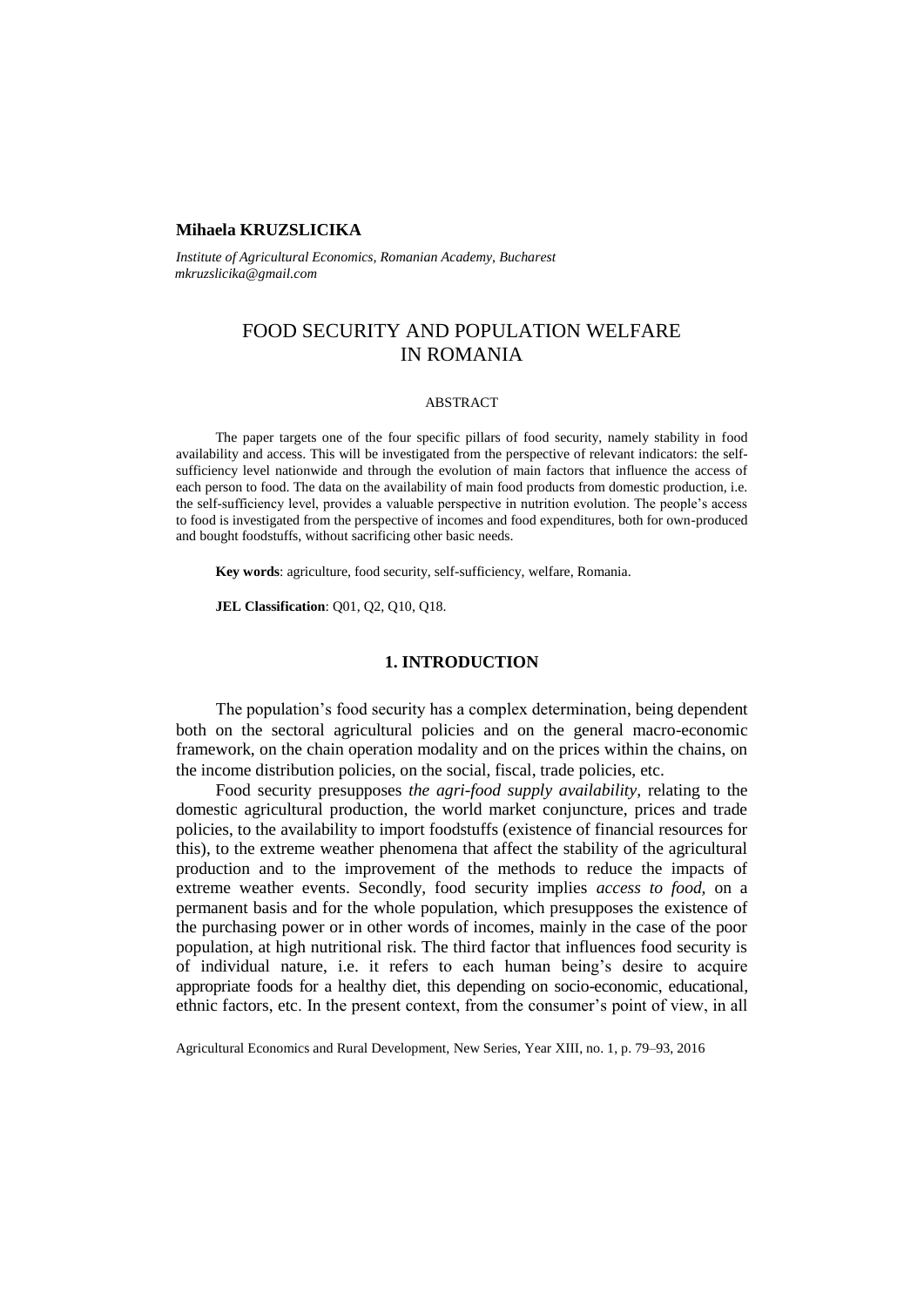the categories of products the need to purchase certain products began to be an increasingly important criterion, and people also got reoriented towards buying more economical products: from high-priced products to medium-priced products and products with lowest prices.

As regards the s*tability in food availability and access*, the access to foods should not be threatened by the emergence of sudden shocks, for instance an economic crisis or climate factors, or certain cyclical events, such as the seasonal food insecurity.

## **2. STATE OF KNOWLEDGE**

Knowing the population's food and nutritional situation presupposes the existence of a set of information on the availability of agri-food products, at national level, and on the modality to use it.

Food security is often associated with food self-sufficiency and with the need to produce more food. Yet, food security is closely connected to poverty problems, to labour employment and income gaining. In the developed countries, the focus is laid on the food quality and safety and on the social protection of different categories of persons.

The World Bank Report of 1986 on hunger and poverty differentiated between the chronic food insecurity, associated to permanent poverty problems or to structural problems and low incomes and the temporary food insecurity, mainly linked to critical transitory periods due to natural disasters, economic conflicts, etc.

The legal basis of the right to food is found in the international legislation on the human rights<sup>1</sup>, in Article 11 of the International Covenant on Economic, Social and Cultural Rights  $(1966)^2$ , laying the basis of the general food security concept, at the same time acknowledging the nutrition importance; it is also acknowledged in the specific international instruments (UN, 2006), in the regional instruments (UNICEF, 2007) and in some national constitutions. Food security for each individual is a first condition for a decent living standard.

While GDP is useful for providing an orientative picture of an economy at a certain moment, this does not provide a comprehensive picture of the citizens' welfare in a society. According to J. Stiglitz, A. Sen and J.P. Fitous (2009), the citizens' material living standards are better assessed by the population's incomes, consumption and expenditures. OECD (2013) stipulated that in order to evaluate welfare, it is better to investigate it from the perspective of households and natural

<sup>1</sup> Article 25 of the Universal Declaration of Human Rights, adopted and proclaimed in the UN General Assembly in 1948.

<sup>2</sup> UN General Assembly, *International Covenant on Economic, Social and Cultural Rights*, December 16, 1966, United Nations, Treaty Series, vol. 993, p. 3, http://www.refworld.org/docid/ 3ae6b36c0.html.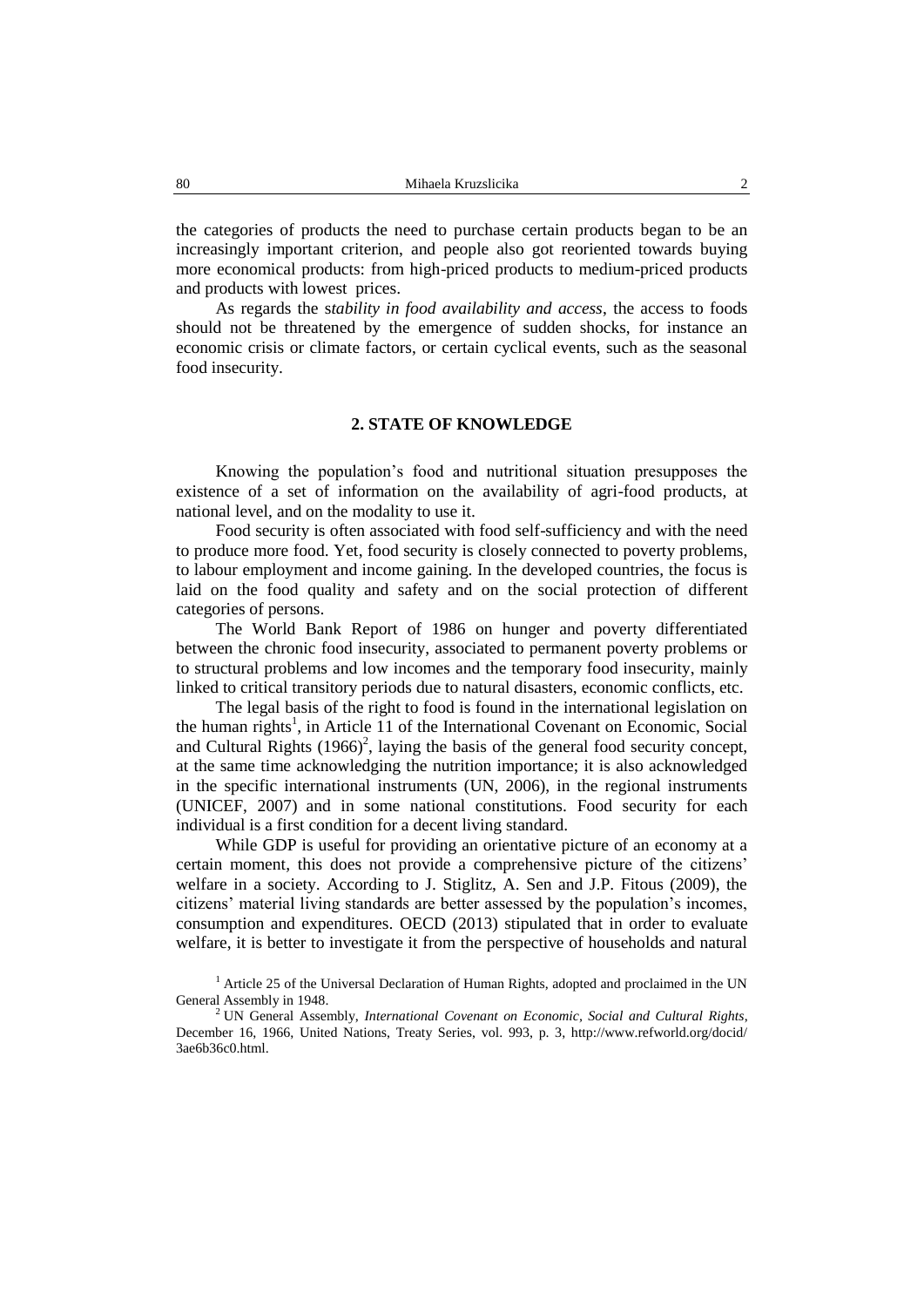persons, rather than from the perspective of the aggregate conditions of the economy, because a discrepancy may exist between the economic situation and the material welfare on households.

The living standard is a complex concept, encompassing material, cultural, educational and health elements etc., being tightly linked to the quality of life. The living standard and welfare are two concepts that are mutually interfering and interconditioning.

The World Bank defines the living standard as being the welfare level (of an individual, group or population of a country) measured by the level of incomes (GDP per capita, for instance), or by the quantity of different purchased goods and services (e.g. the number of cars in 1,000 people or of TV sets per capita). In the definitions given by the World Bank, the living standard is a life quality component, as, besides the material welfare aspects, the quality of life also includes intangible components such as environment quality, national security, personal security and the political and economic freedom.

In the absence of a single definition of welfare, OECD (2013) shows that most experts and ordinary people from the whole world agree that, in order to have welfare, we need to satisfy different human needs, among which some are essential (for example, a good health condition). It is also shown that, as welfare is a complex phenomenon, and welfare assessment needs a comprehensive framework to include a large number of components, for the understanding and measurement of people's welfare a multi-dimensional approach is needed, based on three pillars:

1. material living conditions (or economic welfare), which determine people's consumption and the access to resources,

2. quality of life, which is defined as a set of non-monetary attributes of the natural persons, which has an intrinsic value under different cultures and contexts,

3. sustainability of the socio-economic and natural systems where people are living and working; sustainability depends on the impact of human activities upon the different capital stocks laying at the welfare basis (natural, economic, human and social).

# **3. MATERIAL AND METHOD**

Stability in food availability and access is investigated by the self-sufficiency at national level and by the evolution of the main factors influencing the access of each individual to food. The data on the national availability of the main food products, i.e. the self-sufficiency level, provides a valuable perspective on nutrition evolution. The access of the individual to food is analyzed from the perspective of incomes and expenditures for food procurement, either from own production or purchased food, without sacrificing other basic needs.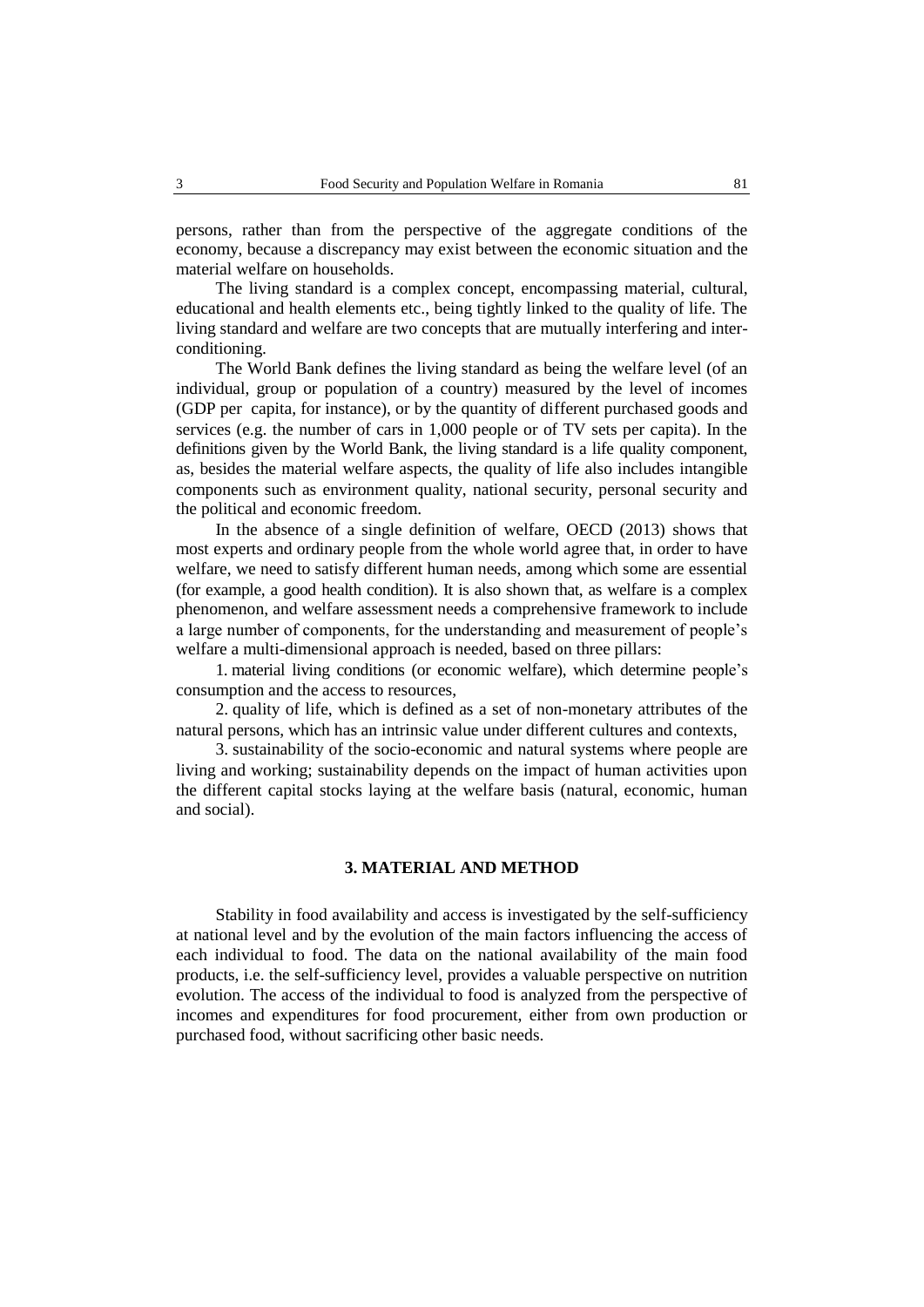The measurement and analysis of the available economic resources for the population are based on two main approaches: 1) the macro approach, which has its roots in the System of National Accounts (SNA) both through the Gross Domestic Product (GDP) that reveals the global dimension of the economy, and through derived indicators, such as GDP per capita, as a comparison instrument of living standards; 2) the micro approach, which has its roots in micro-economy and, mainly, in the poverty analysis and its effect on the different socio-economic groups in the society.

At micro-economic level, the indicators come from the household budget surveys, being mainly represented by the level of incomes, the structure of expenditures and the nutrient intake, mainly calories and proteins. As a consequence, the welfare indicators can be classified into two main groups: 1) monetary indicators, i.e. income and consumption and 2) non-monetary indicators, i.e. health condition, nutrition, education etc.

Indicators from the National Set of social inclusion indicators were used, which provide an ample characterization of the poverty problem in Romania.

Thus, the indicators *Relative poverty rate, Households' available income, Poverty risk rate* or *Relative poverty rate, Severe material deprivation rate, Income inequality* provide a detailed picture of the living standard from the perspective of the access to food resources.

The data source is the Integrated Household Survey (ISH) for the period 1995–2000, the Household Budget Survey (HBS) starting with the year 2001 and the Survey of incomes and living conditions (EU-SILC). The EU-SILC statistics are at present the reference source for the EU statistics on incomes and living conditions and mainly for the social inclusion indicators. The Food Balance Sheets published by NIS for the period 2003–2014 also represented an important resource in the calculation of self-sufficiency.

The forecast method used was Brown's double exponential smoothing and where necessary, as the function of the data series was a polynomial  $2<sup>nd</sup>$  degree function, we used Brown's triple exponential smoothing method.

# **4. RESULTS AND DISCUSSIONS**

# 4.1. STABILITY IN FOOD AVAILABILITY AND ACCESS

Agricultural production is fluctuating, the instability mainly stemming from the climate factors and the deficient production technologies in mitigating the climate factors effects. At the same time, ensuring the necessary resources from the domestic production is constrained by the organization and operation of the agrifood chains, mainly at industrial processing level. As the supply of agricultural products is extremely scattered, in many cases, the raw products for agroprocessing come from imports.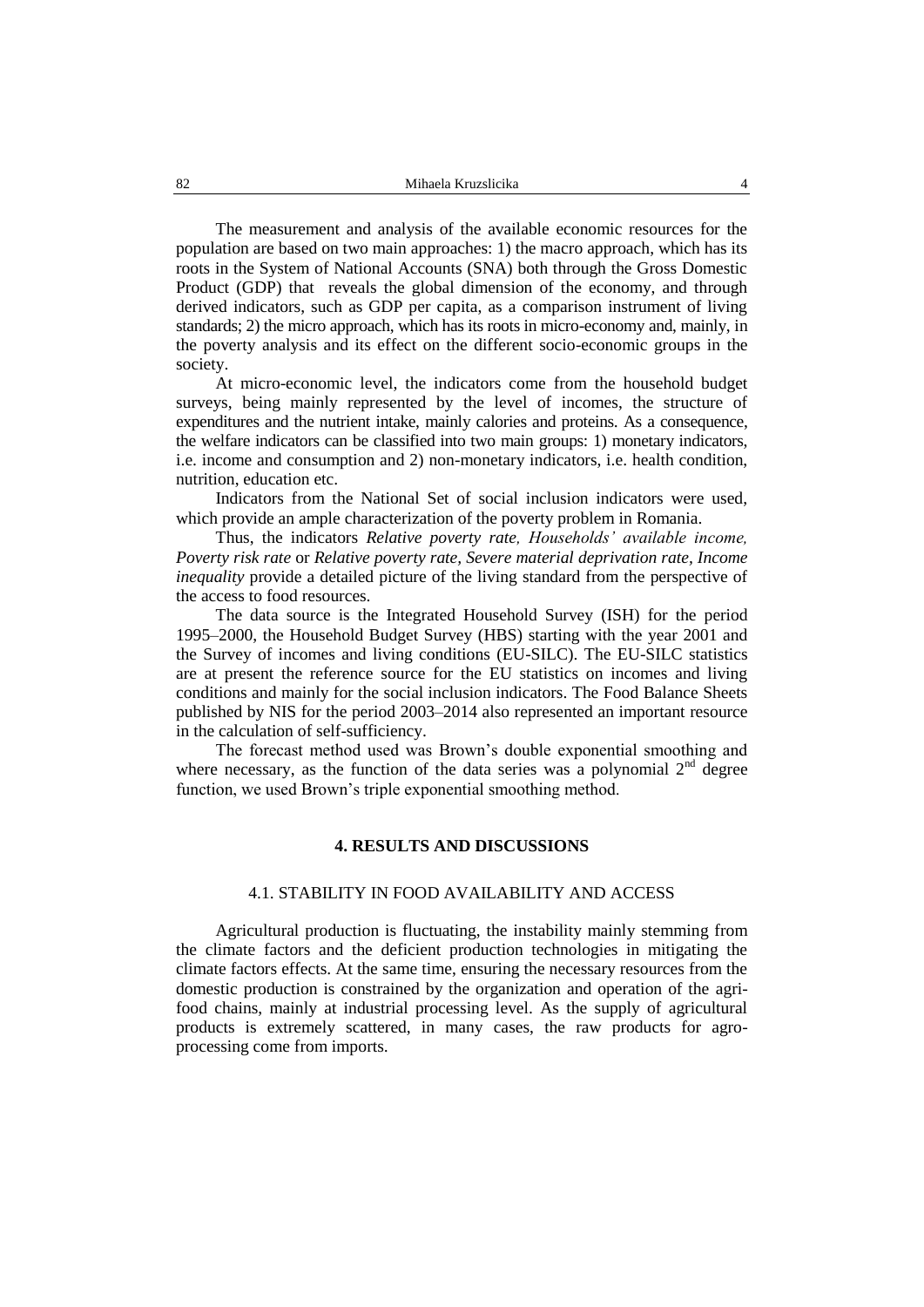*The supply level* is the indicator measuring the *food self-sufficiency* and it is an important indicator in the assessment of food security. This reflects the coverage level of the population's consumption needs by domestic production. In order to calculate it, we divide the domestic production by the supply availability (consisting of the utilizable production plus imports minus exports), according to the formula:

$$
AA = \frac{P_u}{P_u + I - E} \ 100 \ (%)
$$

where:

 $P_u$  – utilizable production;  $I$  – imports;  $E$  – exports

When the self-sufficiency level has values close to 100% and is maintained relatively constant, we can consider that the domestic supply can ensure the population's food security. When the self-sufficiency level is lower and has yearly fluctuations, the supply is volatile and the country's vulnerability increases. Analyzing the data from the group of main agricultural products, on the basis of food balance sheets, we calculated the self-sufficiency for the group of products from Table 1.

#### *Table 1*

Self-sufficiency in the main agricultural products Current situation (%)

| <b>Agricultural products</b>        | 2004           | 2005 | 2006 | 2007 | 2008 | 2009 | 2010 | 2011 | 2012 | 2013 |
|-------------------------------------|----------------|------|------|------|------|------|------|------|------|------|
| Cereals and cereal<br>products      | 95             | 103  | 105  | 88   | 111  | 122  | 130  | 119  | 140  | 158  |
| Wheat and rye                       | 90             | 101  | 116  | 86   | 124  | 143  | 138  | 113  | 142  | 213  |
| Maize                               | 100            | 104  | 102  | 92   | 102  | 112  | 122  | 121  | 137  | 135  |
| Rice                                | $\overline{c}$ | 6    | 7    | 18   | 26   | 37   | 50   | 36   | 41   | 34   |
| Other cereals                       | 91             | 117  | 95   | 87   | 312  | 307  | 156  | 136  | 148  | 170  |
| Potatoes                            | 97             | 95   | 94   | 96   | 95   | 97   | 96   | 95   | 89   | 92   |
| Legumes                             | 81             | 82   | 83   | 59   | 62   | 59   | 72   | 76   | 70   | 75   |
| Vegetables and canned<br>vegetables | 87             | 90   | 90   | 87   | 89   | 90   | 89   | 90   | 89   | 91   |
| Tomatoes                            | 77             | 76   | 80   | 72   | 80   | 80   | 76   | 83   | 78   | 82   |
| Dry onions                          | 83             | 86   | 87   | 88   | 92   | 92   | 91   | 88   | 87   | 89   |
| Cabbages                            | 99             | 99   | 99   | 98   | 99   | 99   | 98   | 98   | 98   | 99   |
| Edible roots                        | 91             | 89   | 91   | 86   | 86   | 85   | 85   | 86   | 83   | 86   |
| Different vegetables                | 95             | 94   | 93   | 89   | 89   | 93   | 93   | 92   | 91   | 91   |
| Water melons                        | 99             | 99   | 99   | 96   | 97   | 99   | 98   | 97   | 96   | 97   |
| Fruits and fruit<br>products        | 91             | 86   | 78   | 77   | 77   | 83   | 81   | 81   | 75   | 79   |
| Apples                              | 104            | 109  | 92   | 103  | 108  | 105  | 103  | 100  | 94   | 95   |
| Plums                               | 101            | 101  | 102  | 100  | 100  | 100  | 100  | 99   | 98   | 98   |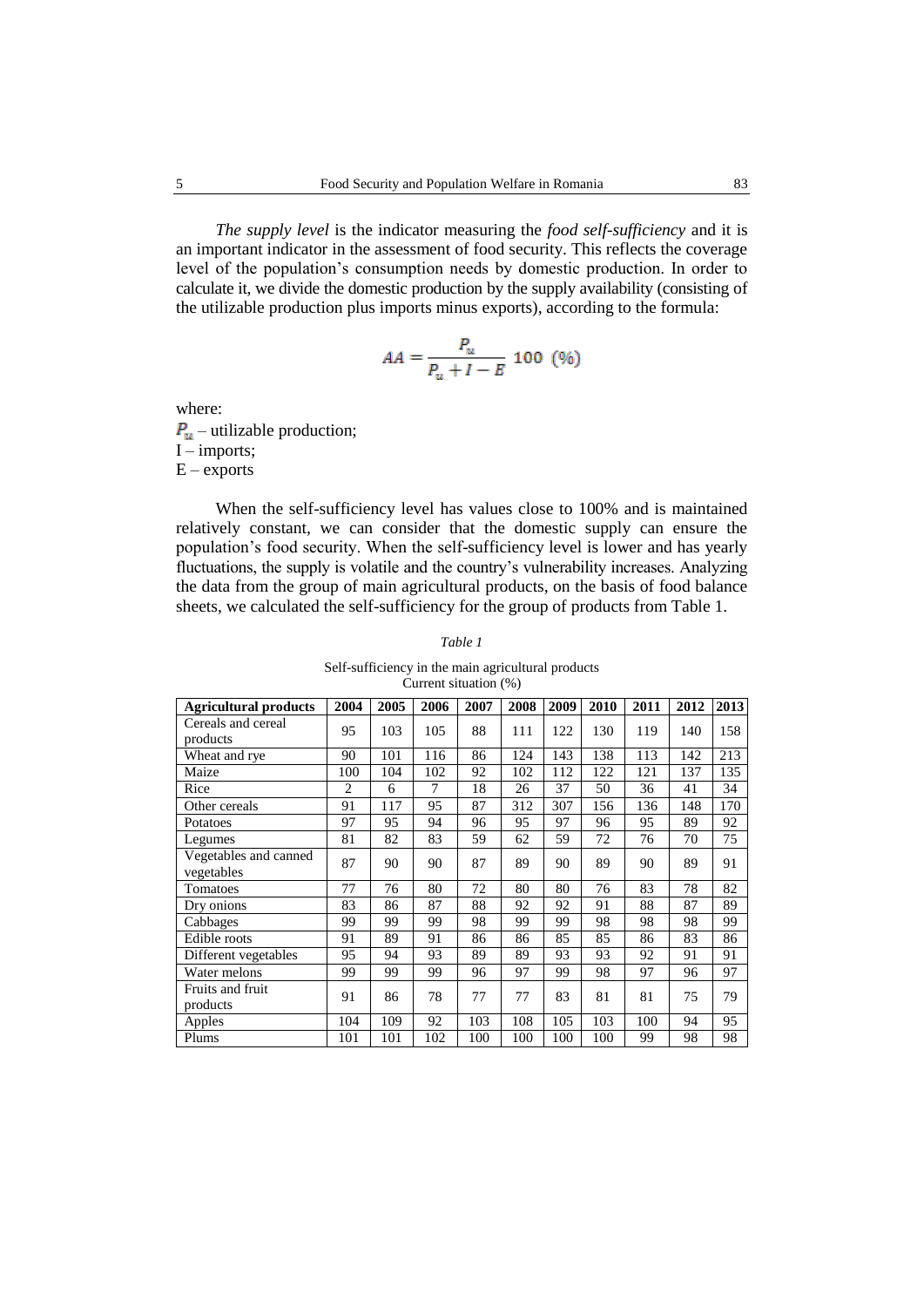*Table 1* (continued)

| Cherries – morello              | 106 | 105 | 105 | 104 | 100 | 102 | 100 | 103 | 101 | 100            |
|---------------------------------|-----|-----|-----|-----|-----|-----|-----|-----|-----|----------------|
| cherries                        |     |     |     |     |     |     |     |     |     |                |
| Peaches                         | 58  | 47  | 37  | 33  | 36  | 52  | 38  | 28  | 24  | 32             |
| Grapes                          | 99  | 96  | 97  | 96  | 96  | 96  | 95  | 95  | 93  | 95             |
| Different indigenous<br>fruits  | 126 | 110 | 93  | 92  | 81  | 93  | 98  | 90  | 87  | 93             |
| Meridional and exotic<br>fruits |     | —   |     |     | —   |     | -   |     | —   |                |
| Sugar                           | 85  | 85  | 85  | 80  | 69  | 71  | 87  | 100 | 92  | 92             |
| Milk                            | 100 | 100 | 99  | 97  | 96  | 99  | 94  | 93  | 94  | 94             |
| Eggs                            | 99  | 98  | 98  | 97  | 95  | 95  | 97  | 95  | 101 | 101            |
| Meat and meat<br>products       | 79  | 72  | 69  | 74  | 70  | 71  | 76  | 83  | 83  | 82             |
| Beef                            | 98  | 85  | 75  | 96  | 92  | 88  | 88  | 94  | 97  | 92             |
| Pork                            | 76  | 68  | 67  | 69  | 62  | 62  | 64  | 71  | 72  | 73             |
| Sheep - goat meat               | 101 | 103 | 102 | 100 | 100 | 101 | 106 | 106 | 100 | 102            |
| Poultry meat                    | 70  | 68  | 65  | 71  | 74  | 78  | 91  | 97  | 94  | 95             |
| Other meat types                | 58  | 89  | 93  | 7   | 1   | 5   | 8   | 10  | 27  | $\overline{4}$ |
| Edible offal                    | 92  | 78  | 57  | 77  | 79  | 72  | 70  | 76  | 74  | 78             |
| Vegetable and animal<br>fats    | 84  | 80  | 82  | 79  | 67  | 66  | 75  | 77  | 75  | 79             |
| Refined vegetable oils          | 83  | 81  | 84  | 77  | 61  | 63  | 69  | 71  | 69  | 76             |
| Margarine                       | 101 | 101 | 96  | 93  | 91  | 85  | 114 | 101 | 94  | 91             |
| Pig fat                         | 81  | 63  | 65  | 75  | 71  | 68  | 69  | 83  | 79  | 81             |
| <b>Butter</b>                   | 71  | 68  | 63  | 64  | 52  | 52  | 66  | 71  | 68  | 59             |

*Source*: own calculations based on data from Food Balance Sheets 2004-2013, NIS, Bucharest.

The milk and dairy products represented a group of products with a constant supply and a self-sufficiency level close to 100% until 2005. Starting with the year 2006, the self-sufficiency level in milk decreased, yet it remained high, i.e. over 90%, to reach 94% in the year 2013. A similar trend was noticed in potatoes, in which self-sufficiency reached 92% in the year 2013.

The highest volatility is specific to the cereals group, the self-sufficiency level being different across years, from 95% (in the year 2004) to 158% (in the year 2013), with a minimum of 88% in the year 2007 against the severe drought background of that year. The self-sufficiency in maize increased from 100% in the year 2004 to 135% in the year 2013, with a minimum of 92% in 2007.

The products having a self-sufficiency level of over 100% in the year 2013 are the following: cereals and cereal products with 158%, out of which wheat and rye 213%, cherries and morello cherries 100%, eggs 101%.

The other investigated products were constantly under the level of 100%, and the coverage of agricultural and food deficits are completed from imports.

The share of imports in the domestic consumption availabilities is more important in the case of vegetables and vegetable products (13.2% in 2004, maximum 14.2% in 2007 and 11% in 2013) and mainly in the case of grain legumes: 20% in year 2000 with maximum 42% in the period 2007-2009, to reach 26.4% in 2013.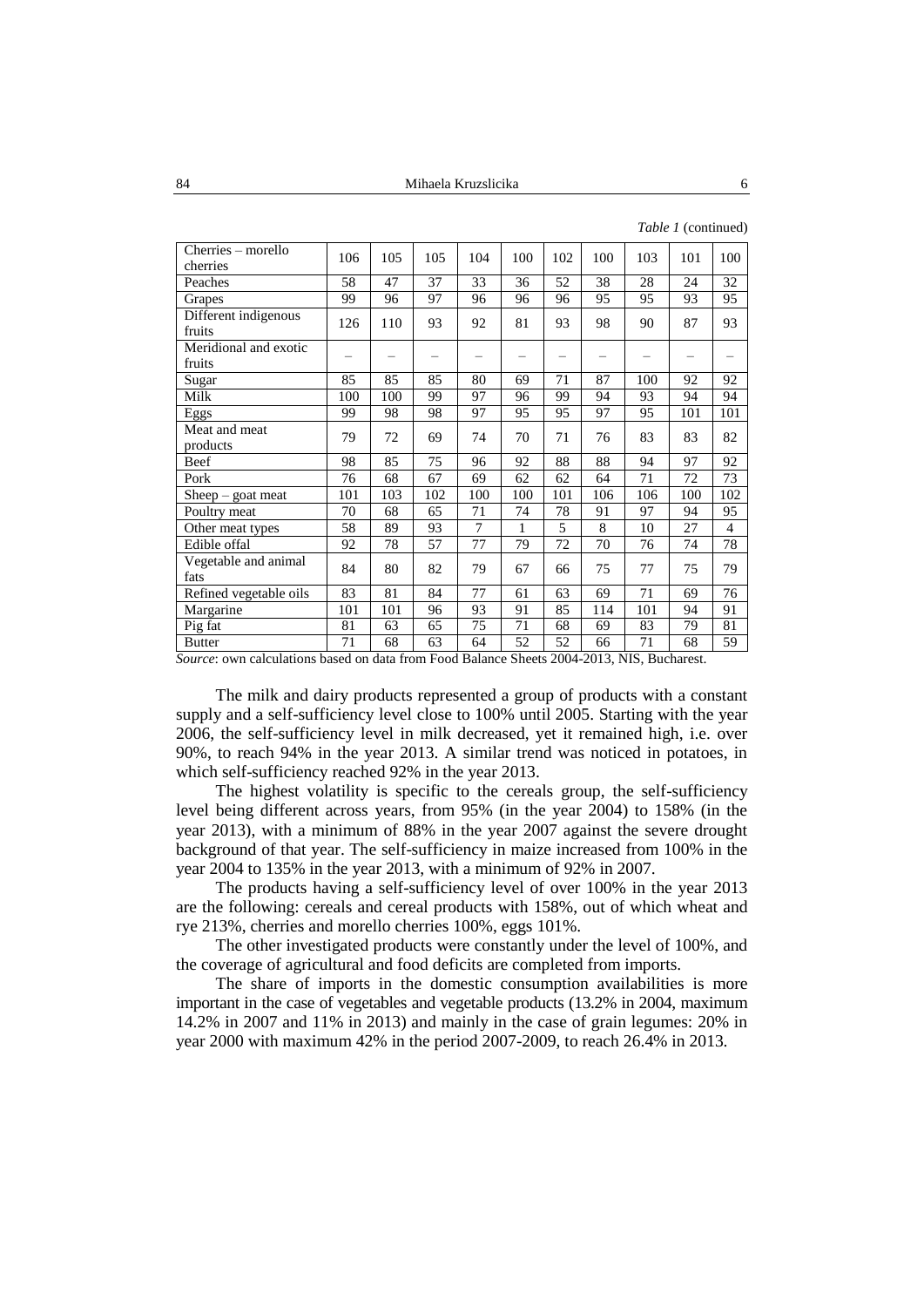For fruits and fruit products, the imported quantities contributed by 14.2% to availabilities in the year 2004, but under the background of demand and consumption increase, the imports share in the availabilities increased to maximum 30.8% in the year 2012, to decrease to 26% in 2013. The highest increase was found in milk, so that the share of imports in the domestic consumption availabilities significantly increased from 0.8% in 2004 to 9% in 2013, i.e. by more than 10 times, with more sustained growth beginning with 2007.

# 4.2. POPULATION'S HOUSEHOLD INCOMES

Total incomes comprise the cash incomes plus the incomes in kind (evaluated in RON). The *total* incomes are formed by the total cash incomes, regardless the source of origin (excluding granted credits and loans, sums withdrawn from deposits at banking institutions), as well as the value of incomes in kind (human consumption of food and non-food products and feed consumption from household's own resources, the commodities and services obtained free of charge or at low prices from the private and public economic operators) that are not considered inkind wages.

In the year 2014, the total monthly average incomes reached 2500.7 RON per household and 937.7 RON per person. *The cash incomes* averagely amounted to 2104.3 RON per household per month and 789.0 RON per person. Wages contributed by 1278.91 RON to the household cash income, and by 479.53 RON to the income per person. The *in-kind income* level was 396.4 RON per household per month, 148.6 RON per person respectively.

The total income structure of households, by origin sources, shows that the most important income source is represented by cash incomes, with an increasing share, from 76 % in year 2002 to over 83% beginning with the year 2008. The value of consumption from own resources, mainly representing the household selfconsumption, is the second income source. This accounted for 24.7% of total incomes in the year 2001 and 14.2% in the year 2014.

In the opinion of the researchers from the Research Institute for Life Quality (RILQ) "in Romania, self-consumption not only saves a great part of the rural population from absolute poverty, but it also reduces the economic inequality. In the period of strong poverty, 1995-2000, self-consumption represented about 30% of the household budget, and the wage incomes only 35% (NIS, Tempo). But in the next period, the contribution of self-consumption to household incomes was down up to 14–16%, in favor of wages, which reached 52% of total incomes, below the level in early transition. With the gradual decrease of self-consumption contribution to the household budget, as a result of economic growth, its role of inequality levelling has been also reduced" (RILQ, 2010).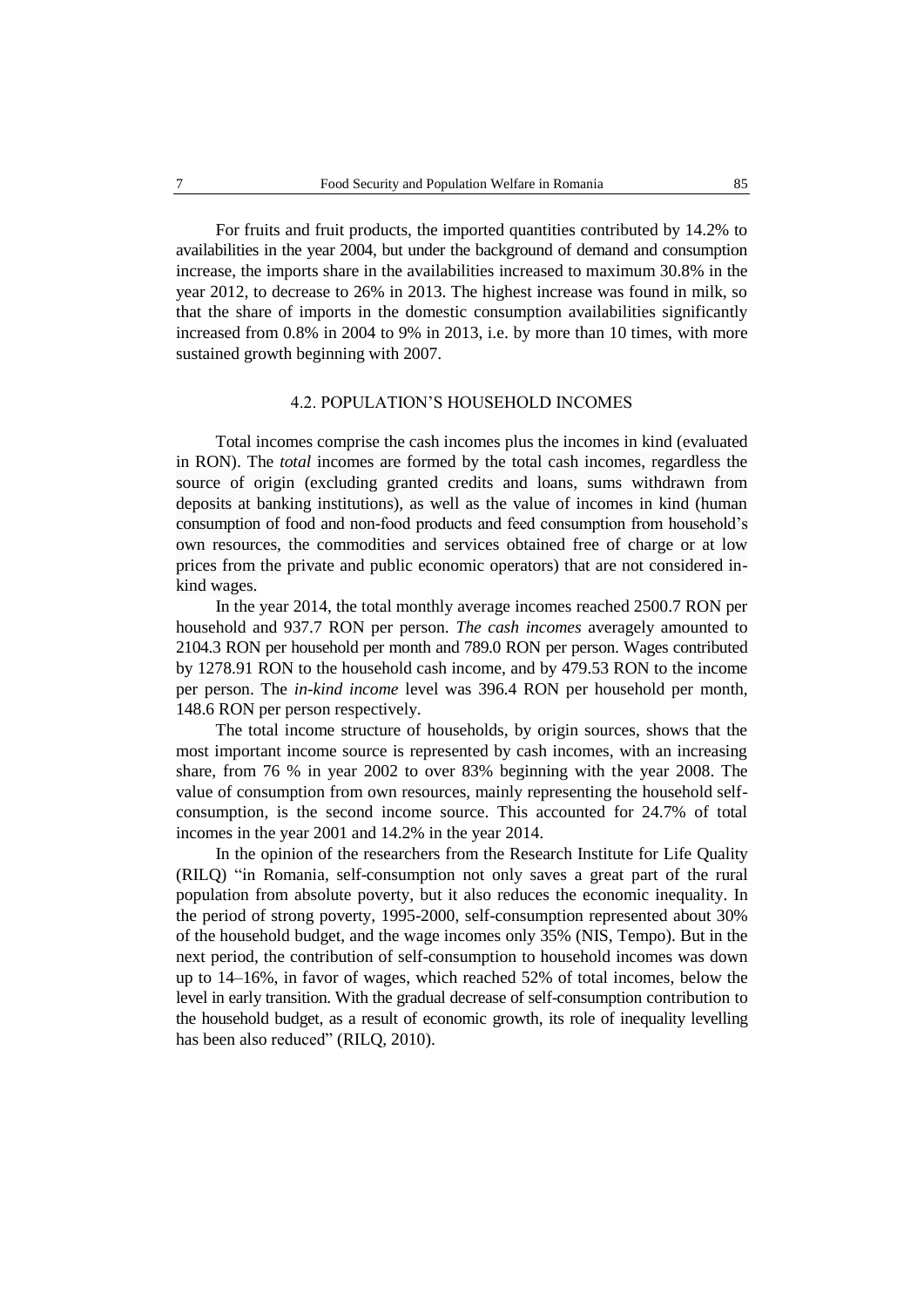## 4.3. POVERTY RISK RATE

As it has been mentioned before, the comparative analyses of the living standard are based on the key indicator G*ross Domestic Product per capita* – which is a measure of a country's economic output per person, capturing the monetary value of a country's economy compared to other countries. Nevertheless, this indicator reflects to a little extent aspects linked to incomes distribution inside one country and it does not deliver information on the non-monetary factors, which can have a significant role in determining the population's quality of life.

In this context, the social indicators represent an important instrument used to substantiate the social policies, making it possible to describe in statistical terms the social development level in the society, as well as the current problems that exist. The analysis of the indicators in time makes it possible to monitor the progress achieved in solving up the problems of general interest. One of the modalities to measure the success of the social protection measures is to compare the poverty indicators before and after the social transfers.

According to these indicators, it was assessed that in the period 2007–2013 almost one fourth of Romania's population was at *poverty risk* after the social transfers, i.e. 24.8 % in the year 2007 and 22.4% in the year 2013.

In the investigated period, the impact of social benefits was relatively low, the social transfers reducing the poverty risk rate in the Romanian population from 30.9% to 24.8% in the year 2007, and from 27.8% to 22.4% in the year 2013.

By genders, there is a relatively small difference between the poverty risk rate (after the social transfers) in men and in women respectively.

The differences in the poverty risk rates were larger when the population was classified by the occupational status (Table 2).

| <b>Item</b>                 | 2007 | 2008 | 2009 | 2010 | 2011 | 2012 | 2013 |
|-----------------------------|------|------|------|------|------|------|------|
| Total persons               | 21.4 | 20.4 | 20.1 | 19.6 | 21.6 | 22.5 | 21.8 |
| Employed                    | 17.6 | 17.0 | 17.6 | 17.1 | 18.7 | 19.0 | 17.8 |
| Non-employed                | 27.2 | 25.5 | 24.0 | 23.5 | 26.1 | 27.9 | 28.5 |
| Unemployed                  | 46.7 | 42.9 | 46.4 | 45.1 | 47.8 | 52.4 | 51.1 |
| Pensioners                  | 16.4 | 12.0 | 10.2 | 8.8  | 9.2  | 8.3  | 9.4  |
| Source: Eurostat Lile Li041 |      |      |      |      |      |      |      |

*Table 2*  Poverty risk rate by the most frequent activity in the previous year

*Source:* Eurostat [ilc\_li04]

The most vulnerable group from the point of view of the poverty risk is represented by the unemployed, more than half of this group being at poverty risk in 2013, while one in four non-employed persons is at poverty risk.

In the group of employed persons, there are relatively high shares of employed people at poverty risk (almost 18% in 2013), while the pensioners were more or less prone to poverty risk, their share decreasing from 16.4% in 2007 to 9.4% in 2013.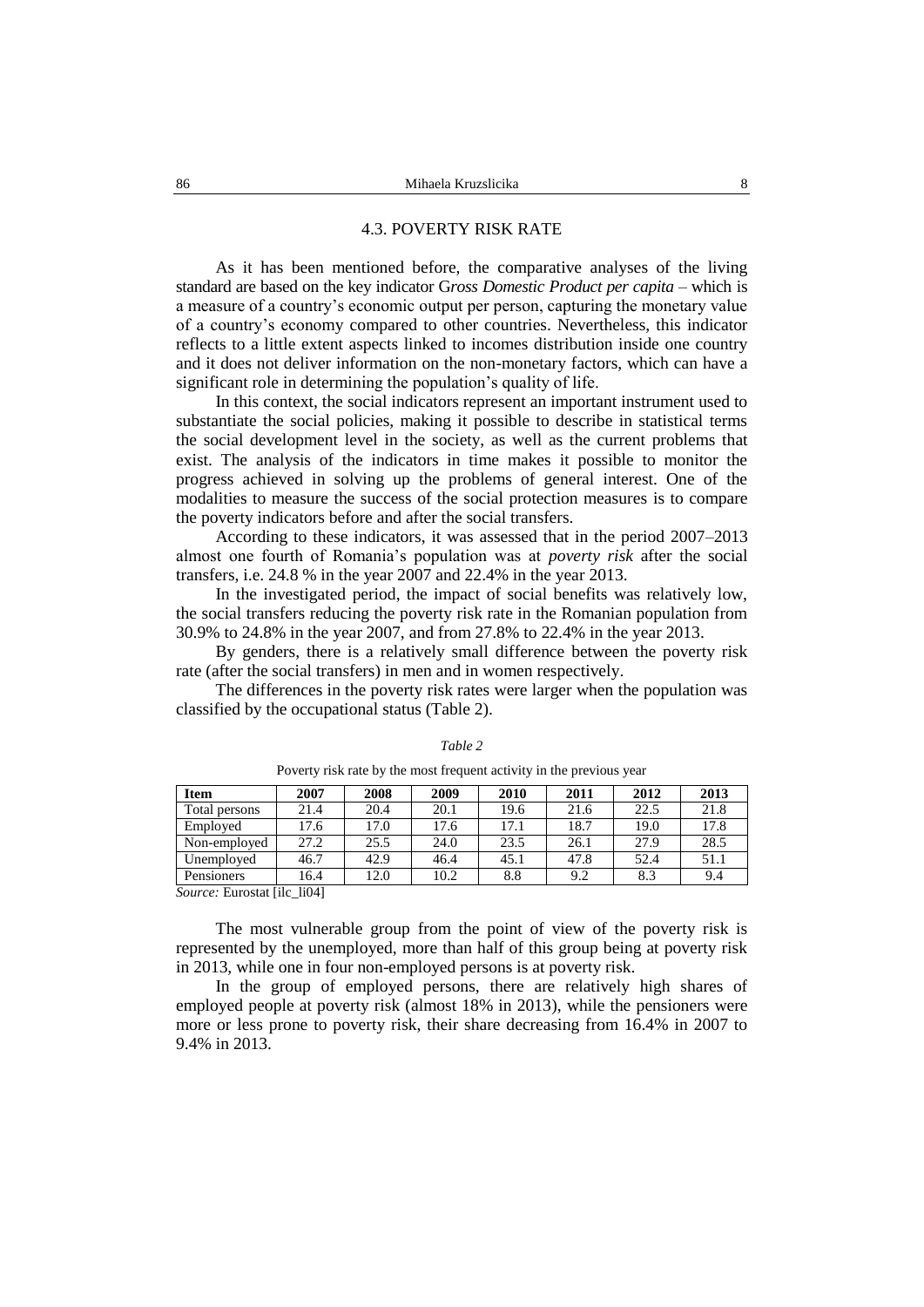### 4.4. THE SEVERE MATERIAL DEPRIVATION

One of the main characteristics of the material deprivation is the incapacity of having access to adequate foods in quantitative and qualitative terms. The share of the Romanian population who cannot afford a meal containing meat, chicken or fish (or vegetarian equivalent) every two days – which is defined as a basic need by the World Health Organization – was 36.5% in 2007, which means almost 8 million persons. Although the statistical data indicate a decreasing trend in this respect, the number of persons at risk remains high, i.e. over 6 million, and their share in total population also remains high (28.5%) (Table 3).

#### *Table 3*

Severe material deprivation

| <b>Item</b>                       | 2007 | 2008 | 2009          | 2010 | 2011 | 2012 | 2013 |
|-----------------------------------|------|------|---------------|------|------|------|------|
| Number of persons                 | 7879 | 7023 | 6817          | 6643 | 6286 | 6391 | 6070 |
| Share in total population %       | 36.5 | 37 Q | 30 D<br>ے ۔ ب |      | 29.4 | 29.9 | 28.5 |
| $Soukoa$ , Eurostat [t] $(0)$ 521 |      |      |               |      |      |      |      |

*Source:* Eurostat [t2020\_53]

Income inequality, measured by Gini coefficient, is based on the equivalated available income of each individual. The evolution of income inequities shows that, although the values are decreasing, these income discrepancies have been maintained at high levels in time. The social transfers (except for pensions) have played a modest role in the diminution of inequalities (Table 4).

#### *Table 4*

Evolution of income inequalities before and after the social transfers

|                                               | $200^{-}$ | 2008 | 2009 l       |                                    | $2010$   2011   2012 |        | 2013    |
|-----------------------------------------------|-----------|------|--------------|------------------------------------|----------------------|--------|---------|
| Gini coefficient before the social transfers  | 41.8      |      |              | $40.0$   39.0   37.2   37.3   36.2 |                      |        | $-37.0$ |
| Gini coefficient after the social transfers   | 37.8      | 36.0 | $134.9$ 33.3 |                                    | $\vert$ 33.2         | 1,33.2 | 34.0    |
| Roussey Expected Life di 191 and Life di 1951 |           |      |              |                                    |                      |        |         |

*Source:* Eurostat [ilc\_di12] and [ilc\_di12c]

### 4.5. EXPENDITURES ON THE POPULATION'S HOUSEHOLDS

The consumption expenditures on households are influenced by cultural, economic and other factors affecting the expenditures and savings habits.

In the year 2014, one household averagely spent 2269.3 RON per month, and one person spent 850.9 RON per month. The expenditures represented 90.7% of total income level.

The main destinations of expenditures made by households are the consumption of food and non-food goods, the payment of taxes, contributions, fees, meeting the needs in relation to household production (feedstuffs for animals and poultry, payment of the labourforce on the household, of seeds, vet services etc.). The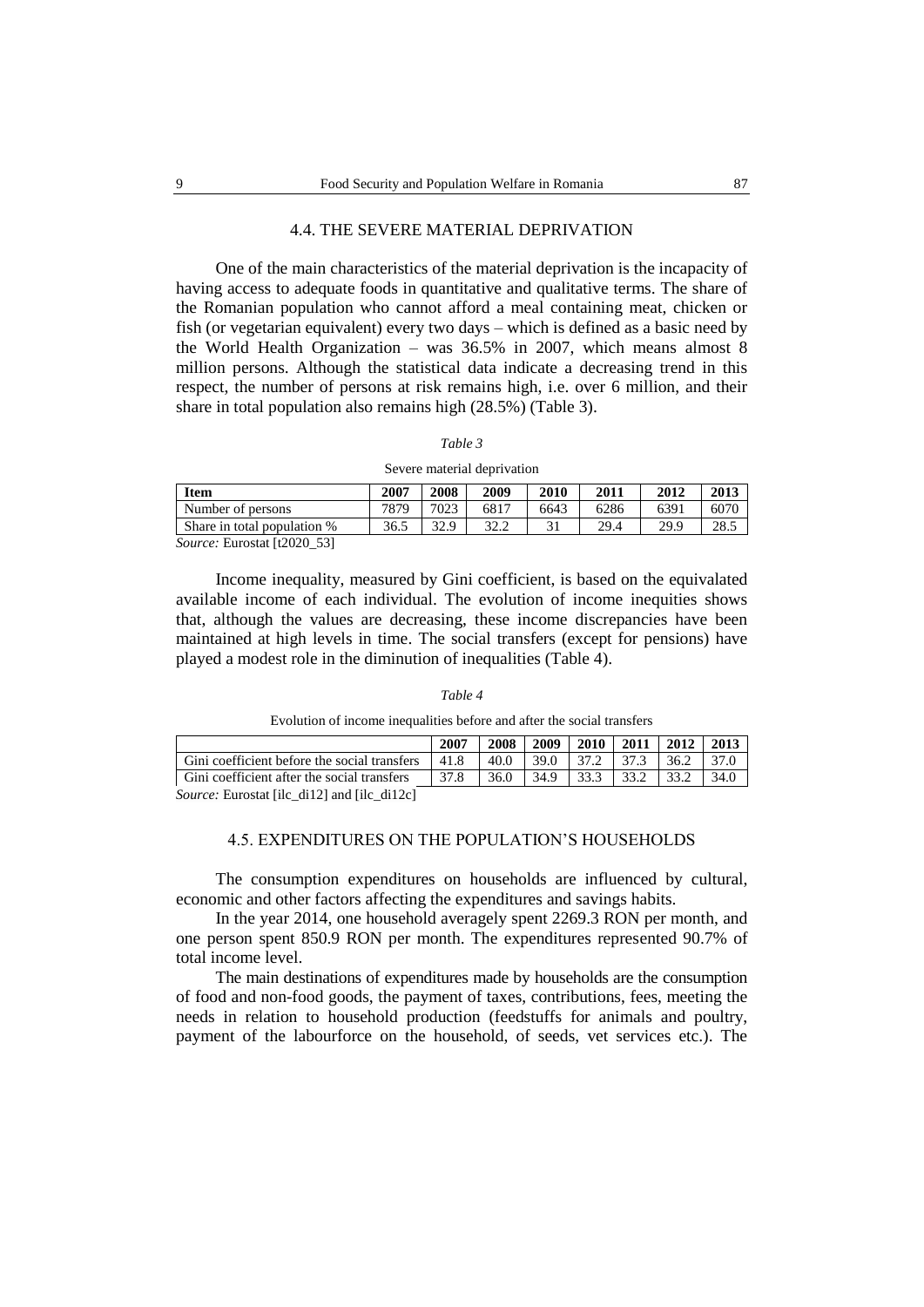expenditures for investments in dwellings, land etc. account for less than 1% in total expenditures on the population households.

The share of food expenditures in total consumption expenditures of a household represents a relevant indicator for the food security of the respective household. The higher the food share in total consumption expenditures of household, the more vulnerable the respective family is from the food security perspective. Although it is maintained at a high level, the share of expenditures for agri-food products and non-alcoholic drinks in total consumption expenditures decreased. While in the year 2001 these expenditures represented more than half of consumption expenditures (52.2%), in the year 2014 a household allocated 40% of consumption expenditures to cover its basic needs. The expenditures for purchasing food products represented 39.32% of total consumption expenditures in the year 2002 and 34.97% in the year 2013.

# 4.6. SELF-SUFFICIENCY FORECAST UNDER THE CONDITIONS OF MAINTAINING THE CURRENT TREND

Starting from the existing situation, we forecast the self-sufficiency in the main food products for the period 2014–2023. The premise from which we started is that the present tendencies are inertially maintained, without any modifications.

From the obtained results (Table 5) a strong tendency of self-sufficiency increase can be noticed for the products from the cereals group and a more reduced increasing tendency for the products in the vegetables group, for sugar, eggs and for vegetable and animal fats. There is an approximate linear trend for meat and meat products, with small modifications by groups of products, a slight decreasing trend being noticed in the case of beef. Decreasing trends can be noticed in the group fruits and fruit products, with a drastic decrease in peaches, and also in milk la (although by VAT decrease for food products from 24% to 9% since June 1, 2015, the domestic milk production can be stimulated).

Self-sufficiency is reached for the group of cereals and cereal products, with a tendency of surplus increase in this group. Self-sufficiency increase in cereals from 159.6% to 232.6% is mainly based on the increasing trend of average yields by 13% until 2024 and to a smaller extent on the increase of cultivated areas (0.1%). By types of cereals, the tendency is to decrease the areas under wheat and rye (-4%), the areas under maize (-1%) and to increase the area under barley (by 44%). The estimated yields are increasing for all three types of cereals, by 29% for wheat and rye, by 8% for maize and by 22% for barley. As a result, the selfsufficiency level will increase on the basis of productivity gains. For the area cultivated with oil crops, the estimated increase is by 11%, while the estimated yield increase is by 17%. These evolutions will influence the increase of the selfsufficiency level for refined vegetable oils and margarine up to 99.6% and 97.2% respectively.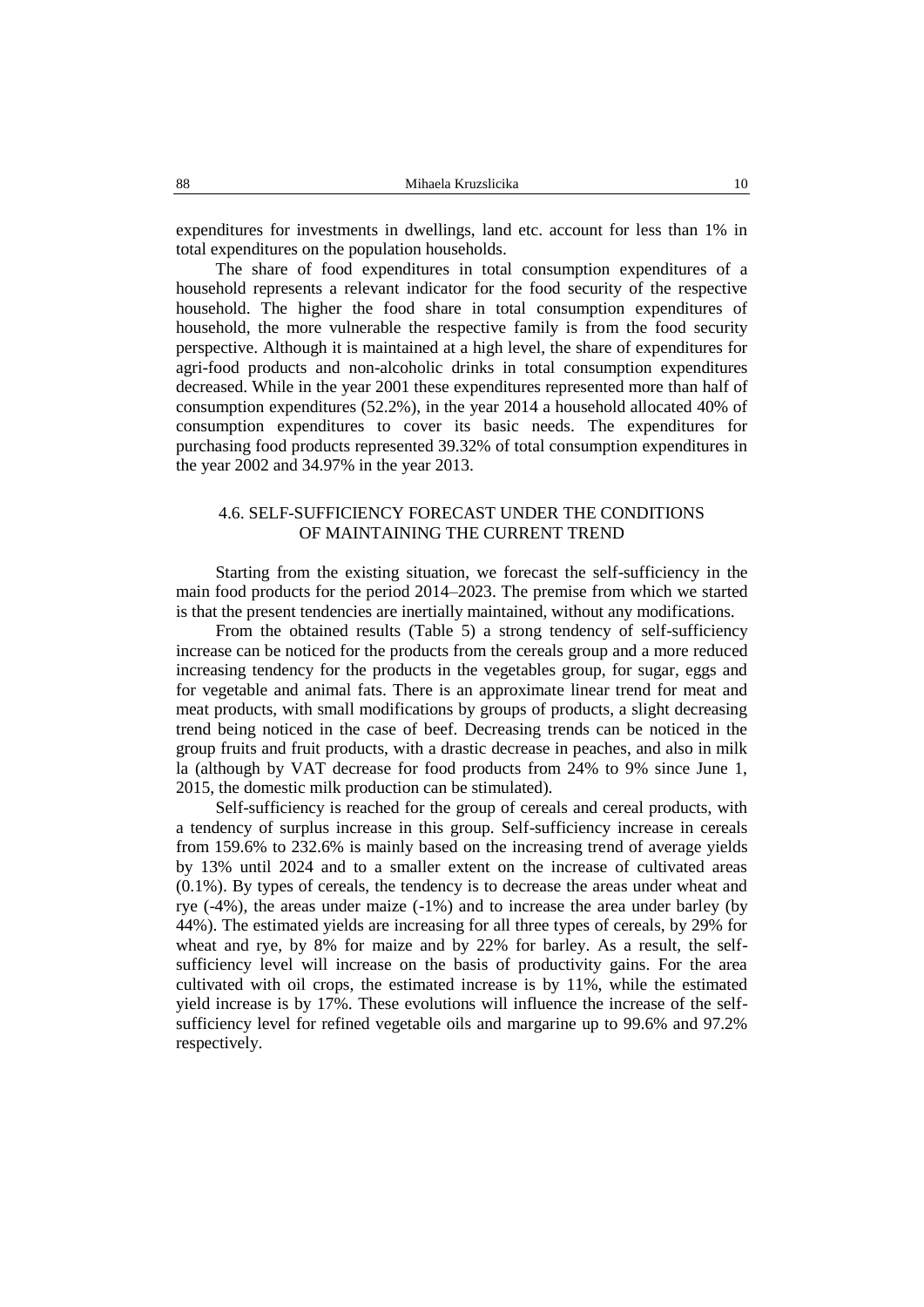| , |  |
|---|--|
|---|--|

Self-sufficiency level in the main agricultural products. Forecast, (%)

|                                              | 2014              | 2015              | 2016              | 2017              | 2018              | 2019  | 2020              | 2021              | 2022  | 2023              |
|----------------------------------------------|-------------------|-------------------|-------------------|-------------------|-------------------|-------|-------------------|-------------------|-------|-------------------|
| Cereals and cereal                           | 159.6             | 167.7             | 175.8             | 183.8             | 191.9             | 200.0 | 208.0             | 216.1             | 224.2 | 232.2             |
| products                                     |                   |                   |                   |                   |                   |       |                   |                   |       |                   |
| Wheat and rye                                | 188.0             | 198.6             | 209.2             | 219.9             | 230.5             | 241.1 | 251.8             | 262.4             | 273.0 | 283.7             |
| Maize                                        | 142.6             | 148.3             | 154.0             | 159.6             | 165.3             | 170.9 | 176.6             | 182.2             | 187.9 | 193.5             |
| Rice                                         | 33.0              | 31.1              | 29.1              | 27.2              | 25.2              | 23.3  | 21.4              | 19.4              | 17.5  | 15.5              |
| Other cereals                                | 180.7             | 184.8             | 188.9             | 193.1             | 197.2             | 201.3 | 205.4             | 209.5             | 213.6 | 217.7             |
| Potatoes                                     | 91.9              | 91.4              | 90.9              | 90.5              | 90.0              | 89.5  | 89.1              | 88.6              | 88.2  | 87.7              |
| Legumes                                      | $\overline{70.0}$ | 69.5              | 69.0              | 68.5              | 68.0              | 67.5  | 67.1              | 66.6              | 66.1  | 65.6              |
| Vegetables and canned<br>vegetables          | 90.1              | 90.3              | 90.4              | 90.6              | 90.7              | 90.9  | 91.0              | 91.2              | 91.4  | 91.5              |
| Tomatoes                                     | 78.8              | 78.8              | 78.9              | 78.9              | 79.0              | 79.1  | 79.1              | 79.2              | 79.2  | 79.3              |
| Dry onions                                   | 88.5              | 88.1              | 87.7              | 87.3              | 86.7              | 86.1  | 85.4              | 84.7              | 83.8  | 82.9              |
| Cabbages                                     | 98.3              | 98.2              | 98.2              | 98.1              | 98.0              | 98.0  | 97.9              | 97.8              | 97.8  | 97.7              |
| Edible roots                                 | 84.3              | 84.0              | 83.6              | 83.3              | 82.9              | 82.6  | $\overline{82.2}$ | 81.9              | 81.5  | 81.2              |
| Different vegetables                         | 91.0              | 90.7              | 90.5              | 90.3              | 90.1              | 89.8  | 89.6              | 89.4              | 89.2  | 89.0              |
| Water melons                                 | 96.5              | 96.3              | 96.1              | 96.0              | 95.8              | 95.6  | 95.5              | 95.3              | 95.1  | 95.0              |
| Fruits and fruit products                    | 77.1              | 76.4              | 75.7              | 75.1              | 74.4              | 73.7  | 73.0              | 72.3              | 71.6  | 70.9              |
| Apples                                       | 99.8              | 99.6              | 99.4              | 99.2              | 99.1              | 98.9  | 98.7              | 98.5              | 98.3  | 98.1              |
| Plums                                        | 98.1              | 97.8              | 97.5              | 97.3              | 97.0              | 96.7  | 96.4              | 96.1              | 95.8  | 95.5              |
| Cherries - morello<br>cherries               | 100.0             | 99.6              | 99.1              | 98.7              | 98.3              | 97.9  | 97.5              | 97.1              | 96.6  | 96.2              |
| Peaches                                      | 26.5              | $\overline{24.3}$ | $\overline{22.2}$ | 20.0              | 17.9              | 15.7  | 13.6              | 11.4              | 9.3   | 7.1               |
| Grapes                                       | 93.7              | 93.4              | 93.0              | 92.7              | 92.3              | 92.0  | 91.6              | 91.3              | 90.9  | 90.6              |
| Different indigenous<br>fruits               | 93.7              | 96.3              | 99.5              | 103.5             | 108.1             | 113.4 | 119.4             | 126.1             | 133.5 | 141.6             |
| Sugar                                        | 95.4              | 97.3              | 99.2              | 101.2             | 103.1             | 105.0 | 106.9             | 108.8             | 110.8 | 112.7             |
| Milk                                         | 92.9              | 92.4              | 91.8              | 91.2              | 90.6              | 90.0  | 89.5              | 88.9              | 88.3  | 87.7              |
| Eggs                                         | 102.4             | 103.7             | 104.9             | 106.2             | 107.5             | 108.8 | 110.0             | 111.3             | 112.6 | 113.9             |
| Meat and meat products                       | 84.6              | 86.2              | 87.8              | 89.4              | 91.1              | 92.7  | 94.3              | 95.9              | 97.5  | $\overline{99.1}$ |
| Beef                                         | 91.1              | 90.9              | 90.7              | $\overline{90.4}$ | 90.2              | 90.0  | 89.8              | 89.6              | 89.4  | 89.1              |
| Pork                                         | 74.5              | 76.2              | 77.9              | 79.6              | 81.3              | 83.1  | 84.8              | 86.5              | 88.2  | 89.9              |
| $\overline{\text{Sheep}} - \text{goat meat}$ | 101.7             | 101.7             | 101.7             | 101.7             | 101.7             | 101.7 | 101.7             | 101.7             | 101.7 | 101.7             |
| Poultry meat                                 | 95.6              | 96.3              | 97.0              | 97.7              | 98.4              | 99.1  | 99.8              | 100.5             | 101.2 | 101.9             |
| Edible offal                                 | $\overline{73.1}$ | 72.4              | 71.6              | 70.9              | 70.1              | 69.4  | 68.6              | 67.9              | 67.1  | 66.4              |
| Vegetable and animal<br>fats                 | 79.5              | 80.8              | 82.1              | 83.3              | 84.6              | 85.9  | 87.2              | 88.5              | 89.8  | 91.1              |
| Refined vegetable oils                       | 77.7              | 80.1              | 82.6              | 85.0              | 87.4              | 89.9  | 92.3              | 94.7              | 97.2  | 99.6              |
| Margarine                                    | 97.7              | 97.7              | 97.6              | 97.6              | 97.5              | 97.5  | 97.4              | 97.3              | 97.3  | 97.2              |
| Pig fat                                      | 81.5              | 82.9              | 84.2              | 85.5              | 86.8              | 88.1  | 89.5              | 90.8              | 92.1  | 93.4              |
| <b>Butter</b>                                | 61.6              | 61.0              | 60.4              | $\overline{59.8}$ | $\overline{59.2}$ | 58.5  | $\frac{1}{57.9}$  | $\overline{57.2}$ | 56.5  | 55.8              |

*Source*: own calculations based on data from Food Balance Sheets 2004–2013, NIS, Bucharest

This increase of average yields is based on the diminution of damages produced by weeds, pests and diseases, through the increased application of chemical treatments in agriculture. Thus, the estimated area on which herbicides are applied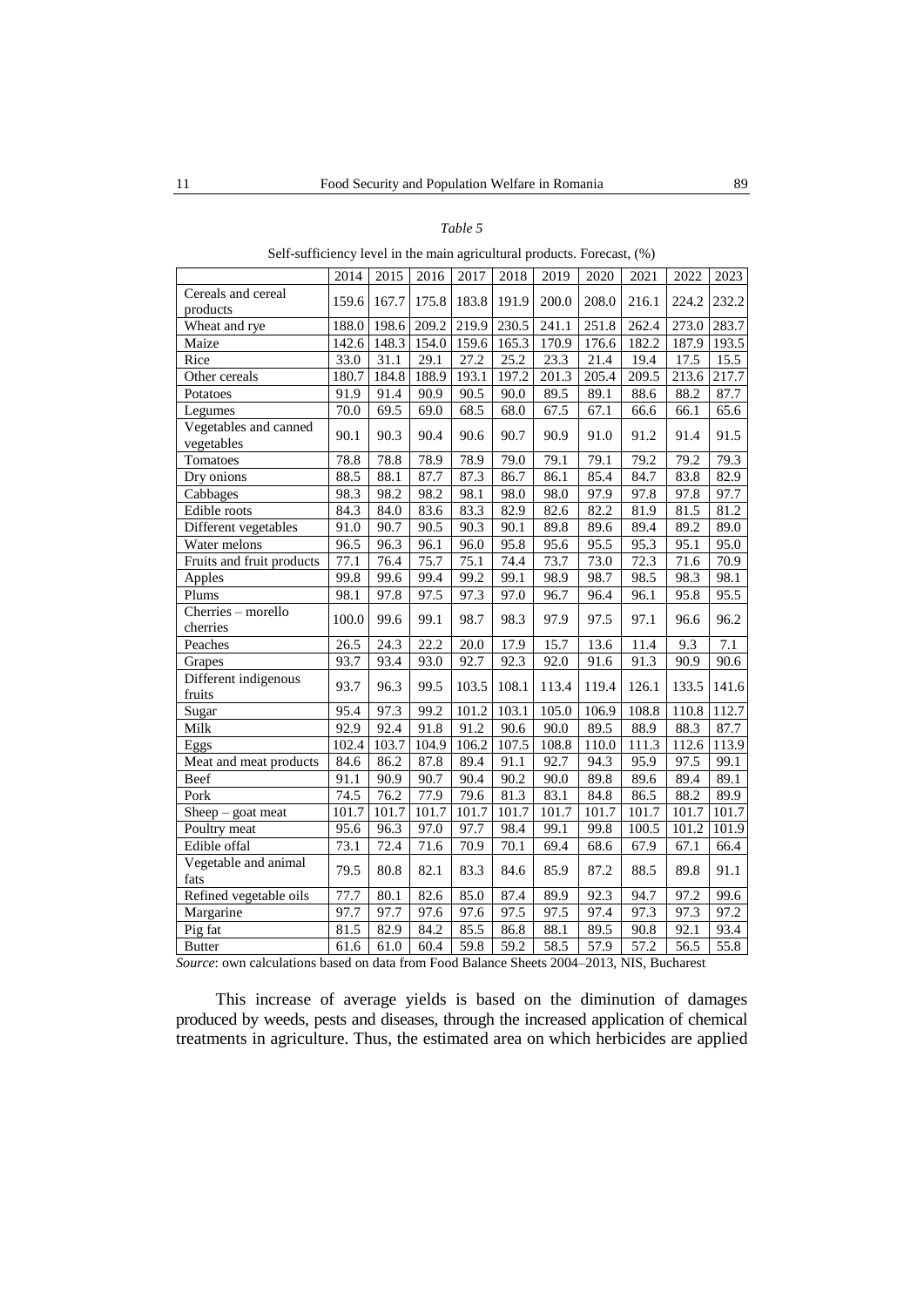will reach 992,344 ha, representing a 28% increase in 10 years. The area treated with insecticides will reach 405,842 ha, up by 24%, and in fungicides 547,234 ha, up by 27%. The area on which chemical fertilizers will be applied will also increase by 6%. A slight increase in the active ingredient quantity applied per hectare can be noticed, from 67.39 to72.67 kg a.i.

The self-sufficiency in potatoes followed a decreasing trend, from 91.9% in the year 2014 to 87.7% in the year 2024. The self-sufficiency decrease is caused by the strong decreasing trend of the cultivated areas, by 54% and by maintaining the yields at a constant value.

The self-sufficiency for the group vegetables and canned vegetables will follow a relative increase, from 90.1% to 91.5%. This positive evolution is the result of self-sufficiency increase in tomatoes on the basis of yield increase by 3% in the conditions in which the area is maintained constant. For the other species of vegetables, self-sufficiency slightly decreases.

In the group fruits and fruit products, self-sufficiency decreases from 77.1 % in the year 2014 to 70.9 % in the year 2024. A lower self-sufficiency level will be noticed for each species compared to the beginning of the forecast period. For the apple-tree orchards the forecast area is down by 7%, while the yields increase by 10% will not compensate this decrease in order to maintain or increase the selfsufficiency level. The situation of the pear-tree orchards shows a decrease of areas estimated at 48% and an increase of yields by 11%.

The domestic supply of peaches covers the consumption needs by 26.5 %, and it is estimated that the self-sufficiency level will reach 7.1%. Practically, the demand will be covered from imports.

The estimated self-sufficiency in milk will decrease, and the domestic milk production will cover only 87.7% of the food availability. There is a deficit in the case of butter, in which the domestic production will contribute to the selfsufficiency level only by 55.8%.

As regards the other animal products, self-sufficiency will be ensured for eggs, sheep and goat meat and poultry meat. Even though the demand is not fully covered by the domestic supply, self-sufficiency will increase in pork, up to 89.9% and in pig fat, up to 93.4%. In beef, self-sufficiency will decrease by 2%, to reach 89.1%. The edible offal will cover only 66.4% of the consumption availabilities.

The reasons for the domestic milk production decrease are the following:

 The competition pressure. The very high value of imports since the accession to the EU: only in the year 2007 the milk imports in euro increasing by 447% compared to the previous year, the value of imports reaching 14,246 thousand euro, to continuously increase ever since. In the year 2014, the total value in the category milk and dairy products reached 112,435 thousand euro and 149,349 thousand USD.

 The low absorption level of the European funds for the technological revamping of small farms, both for dairy cow raising and for milk processing facilities, due to the absence of co-funding and of the crediting facilities for small farmers.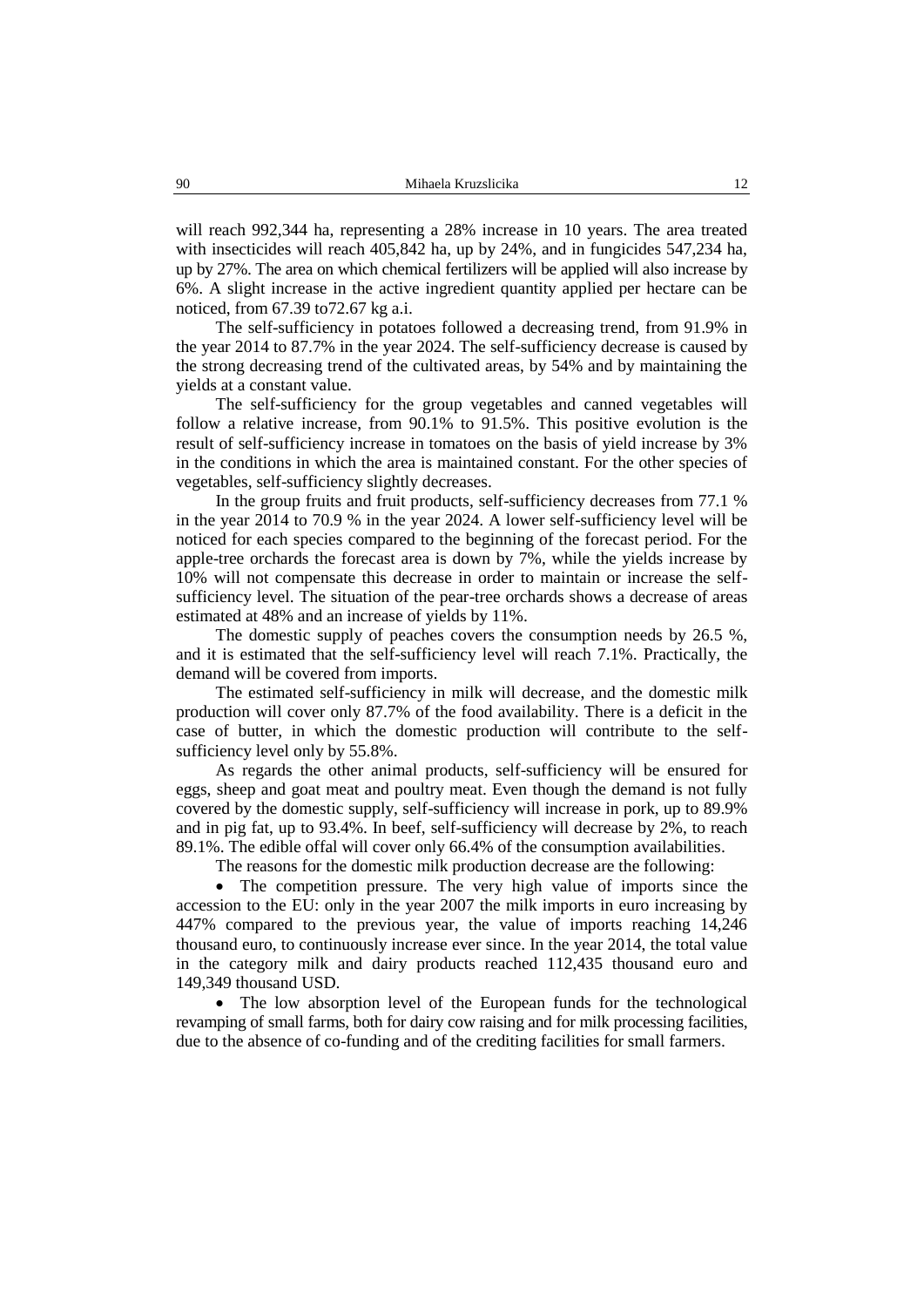• The incentive measures for the small and medium-sized farmers through subsidies could not sustain a competitive milk price compared to the EU competitors.

The embargo imposed by Russia on the EU Member States led to a surplus production crisis in the producing countries and thus the entrance of dairy products at very low prices on the Romanian market, for the sale of these stocks.

According to FAO, the food demand of a population is conditioned, on one hand, by the food intake specificity necessary for satisfying the nutritional physiological needs (depending on age, gender, health condition, type of activity), expressed in nutrients and their equivalent in foods, and on the other part by the food preferences of the population, materialized into its food behaviour. The energy requirements of the population are constant and can be estimated with an error margin of around +/- 5% (FAO, 1992).

# **5. CONCLUSIONS**

For self-sufficiency and food security ensurance, both on short and long term, Romania should exploit the agricultural potential through a more favorable political framework and increase of investments in agricultural and rural development. While in cereals the self-sufficiency is ensured, in other categories of agri-food products, although at present self-sufficiency is not ensured, through correct economic policies, in the future this desideratum is possible to be reached. Fruits are an exception, due to the strong seasonal effect and to the ageing of orchards. As regards meat, although per total category of meat and meat products, self-sufficiency is ensured, in the categories pork and beef, self-sufficiency will not be reached by the year 2023 by maintaining the present trend. Thus, the active support measures for the domestic producers should be intensified in order to decrease the time horizon in which self-sufficiency can be reached in the deficient categories.

Agricultural production is oscillating, instability being mainly generated by the weather factors and by the deficient production technologies in the melioration of climate factors effects. At the same time, ensuring the necessary resources from domestic production is restricted by the organization and functioning modality of the agri-food chains, mainly at the level of industrial processing. As the supply of agricultural products is extremely dispersed, in many cases, the raw materials for processing come from import, at higher prices and efforts for their purchase by consumers.

The structure of total incomes of households, by origin sources, shows that the most important source of incomes is the cash income, with an increasing share, from 76% in the year 2002 to over 83% starting with year 2008. The value of consumption from own produced food, representing the household self-consumption, represents a second income source. The self-consumption share in total incomes of households decreased, under the background of economic growth.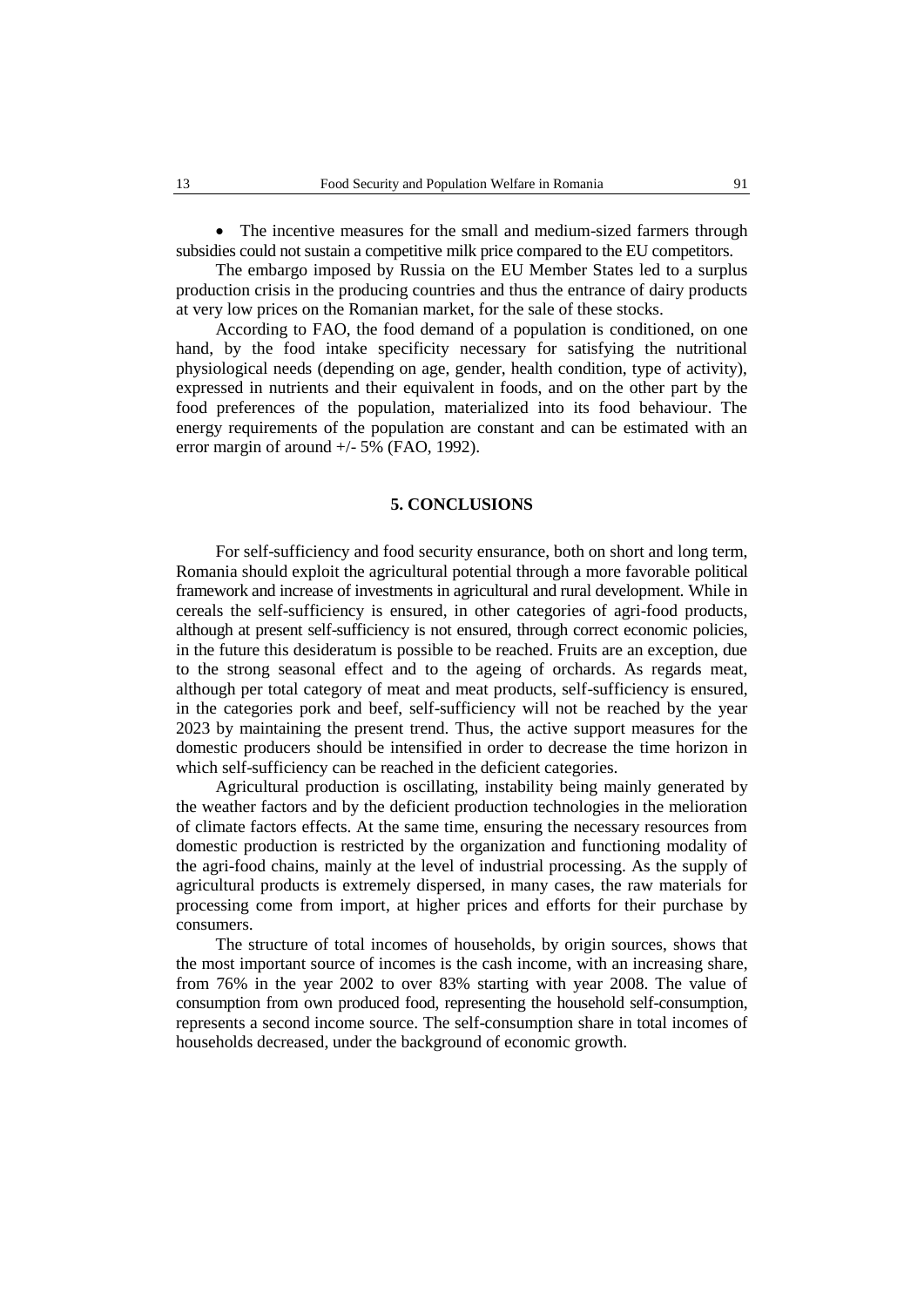The share of food expenditures in total consumption expenditures of the household, which is a relevant food security indicator, is still maintained at a high level, although it decreased from 52.2% in the year 2001 to 40% in 2014, which leads to the conclusion of higher accessibility of the population for the procurement of foodstuffs. In principle, as the share of food expenditures in total consumption expenditures of household is higher, the respective family is more vulnerable from the food security perspective.

The population's poverty risk remains high, as 22.4% of the country's population was exposed to this risk in the year 2013, the most vulnerable categories being the non-employed persons and the unemployed. The severe material deprivation is also maintained at a high level, even though it decreased from 36.5% in 2007 to 28.5% in 2013.

# **6. ACKNOWLEDGEMENT**

This work was financially supported through the project "Routes of academic excellence in doctoral and post-doctoral research – READ" co-financed through the European Social Fund, by the Sectoral Operational Program Human Resources Development 2007–2013, contract no. POSDRU/159/1.5/S/137926.

### REFERENCES

- 1. Alexandri, Cecilia, (2004), *Securitatea alimentară a populaţiei rurale sub incidenţa tranziţiei*, Revista Economie agrară şi dezvoltare rurală, anul I, nr. 1–2, Editura Academiei Române, Bucureşti.
- 2. Hoddinott, John, (1999), *Choosing outcome indicators of household food security*. Washington, DC: International Food Policy Research Institute.
- 3. Kruzslicika, Mihaela, (2013), *Pieţele agricole româneşti în contextul european de securitate şi*  siguranță alimentară, Institutul Național de Cercetări Economice "Costin C. Kirițescu", București.
- 4. Kruzslicika, Mihaela, (2015), *Dimensiunea socio-economică a agriculturii şi securităţii alimentare*, Teză post doctorală, Academia Română.
- 5. Per, Pinstrup-Andersen, Anna, Herforth, (2008), *Food Security: Achieving the Potential*, http://smkern.com/pinstrup/wordpress/?page\_id=8.
- 6. Per, Pinstrup-Andersen, (2009), *Food security: definition and measurement*, Food Security, Volume 1, Issue 1, pp 5–7 http://link.springer.com/article/10.1007%2Fs12571-008-0002-y.
- 7. Sen, Amanda, (1981), *Poverty and Famines.* Oxford: Clarendon Press.
- 8. Stiglitz, Joseph, Amartya, K., Sen, Jean-Paul Fitoussi (2009), *The measurement of economic performance and social progress revisited*: Reflections and Overview, OFCE – Centre de recherche en économie de Sciences Po, Paris. https://halshs.archives-ouvertes.fr/file/index/ docid/1069384/filename/wp2009-33.pdf.
- 9. Thomson, Anne, Manfred, Metz, (1998), *Implications of Economic Policy for Food Security: A Training Manual*, Rome.
- 10. \*\*\* FAO, (1992), *Les Besoins Energetiques de l'Homme – Manuel a l'usage des planificateurs et des nutritionnistes*, Ed. Economica, p.3.
- 11. \*\*\* OECD, (2013), *OECD Framework for Statistics on the Distribution of Household Income, Consumption and Wealth*, OECD Publishing.